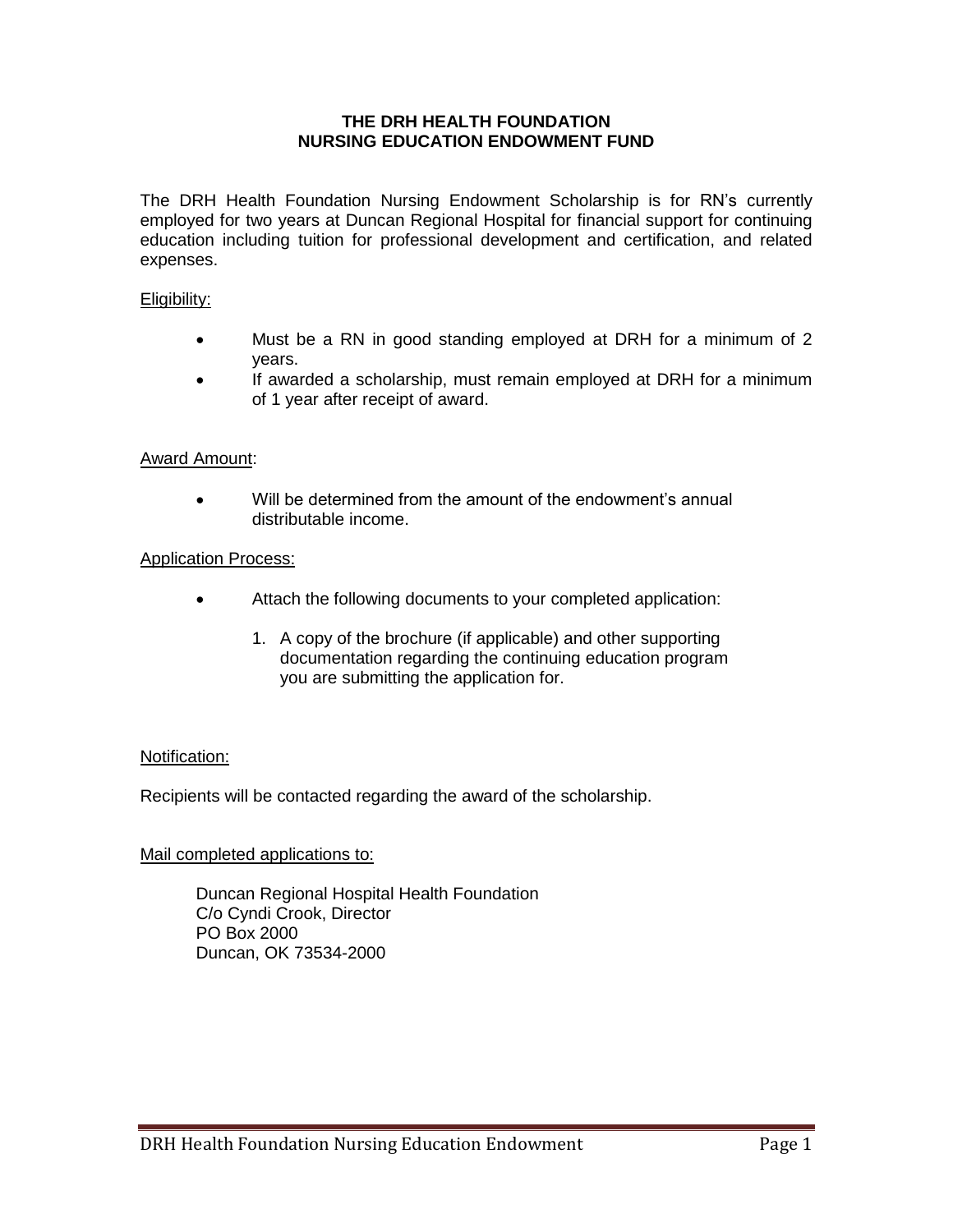# THE DRH HEALTH FOUNDATION **NURSING EDUCATION ENDOWMENT FUND**

| (City)                                                                                                                             | (State) | $\overline{(ZIP)}$                                             |
|------------------------------------------------------------------------------------------------------------------------------------|---------|----------------------------------------------------------------|
|                                                                                                                                    |         |                                                                |
|                                                                                                                                    |         |                                                                |
|                                                                                                                                    |         |                                                                |
|                                                                                                                                    |         |                                                                |
|                                                                                                                                    |         |                                                                |
| <b>Continuing Education Course/Conference:</b><br>,我们也不能在这里的人,我们也不能在这里的人,我们也不能在这里的人,我们也不能在这里的人,我们也不能在这里的人,我们也不能在这里的人,我们也不能在这里的人,我们 |         |                                                                |
| Location:                                                                                                                          | Dates:  |                                                                |
| Costs:                                                                                                                             |         | <u> 1989 - Johann Barbara, margaret eta idazlea (h. 1989).</u> |
| Educational Goals to be learned at Conference:                                                                                     |         |                                                                |
|                                                                                                                                    |         |                                                                |
|                                                                                                                                    |         |                                                                |
|                                                                                                                                    |         |                                                                |
|                                                                                                                                    |         |                                                                |
| Applicant's Signature                                                                                                              |         | Supervisor's Signature                                         |